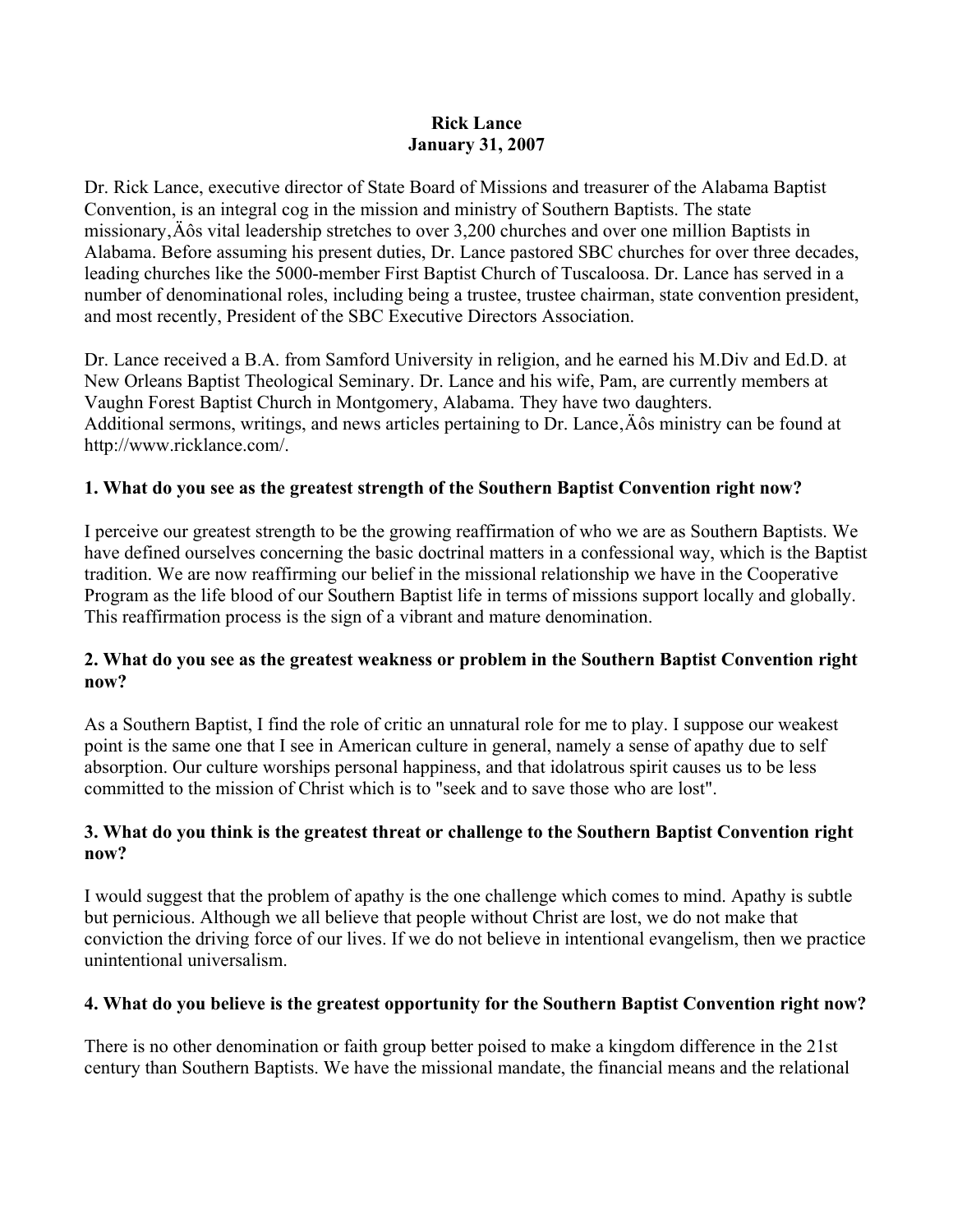structure to see this happen. My prayer is that we as a denominational family will keep our eyes on the prize and go forward together for Christ.

#### **5. Some have suggested that the Southern Baptist Convention is likely to decline in the near future. What is your assessment of the future of the Southern Baptist Convention?**

The future, by its very nature is uncertain, but I believe that those who forecast a decline of Southern Baptists are grossly mistaken. Obviously, we have our innate challenges as we go forward, but that does not mean diminishment for us. There are those who predict the decline of the U.S. as well. I am old enough to have been around when the predictions on both fronts were made in earlier decades. As a card carrying Baby Boomer, I have heard that when my generation came of age that we would see the decline of all foundational institutions in government and in denominations. The boomers are not as loyal as the World War II generation, but we have not destroyed those foundations on which we were built as a people. As you can see, I am sometimes disturbed by naysayers who want to bury the best of the past and present in order that they can create their view of the future.

## **6. What would you say to a young (or old) pastor who is considering leaving the SBC? Why should they stay a Southern Baptist?**

The younger pastors with whom I meet and fellowship don't seem to be as negative about the denomination as much as those I read about in the blogosphere. However, to those younger men who seem inclined on going it alone, I would say that there are times when you will never know you need a denominational family until you don't have one. During the desperate days of disaster relief on the Gulf Coast, I talked to numerous people who were most appreciative of the organized efforts we have in our state conventions in this vital area of ministry. The young church planters in our state are very appreciative of assistance which comes their way in salary and site commitments made possible by the gifts of Alabama Baptists through our Cooperative Program. The Southern Baptist Convention and the state conventions do not exactly fit the definition of a denomination in the old world sense of the term. We are more of a network of churches united in missions and ministry than a denomination like some of the others we know in the past or present.

## **7. The resurgence of Calvinism in the SBC has been a controversial issue in some ways. What is your perspective on the resurgence of Calvinism in the SBC?**

As a child of the fifties and sixties, I lived through the dominance of humanism in popular culture. Although, I am not a theologian or a sociologist or as some would say a culturist, I believe that the resurgence of Calvinism might be best explained as a response to the over emphasis on human centered thinking in our culture. I am not a Calvinist as interpreted by the acrostic TULIP, but of course as a Baptist, I am highly influenced by the Reformation. As a state missionary, I travel extensively in my state and beyond. Therefore, I do know something about church conflict in the present manifestations, and I will have to say that, in some cases, the promotion of the so called Calvinist view has caused some strife in churches. I believe that any pastor, who is committed to the propagation of the Calvinist view of theology, should make that view very clear in the beginning of the process of discussion with the search committee and with the leaders of the fellowship. If the theological perspective is that serious of a matter to them, then being upfront about those convictions is the best and most healthy approach to take.